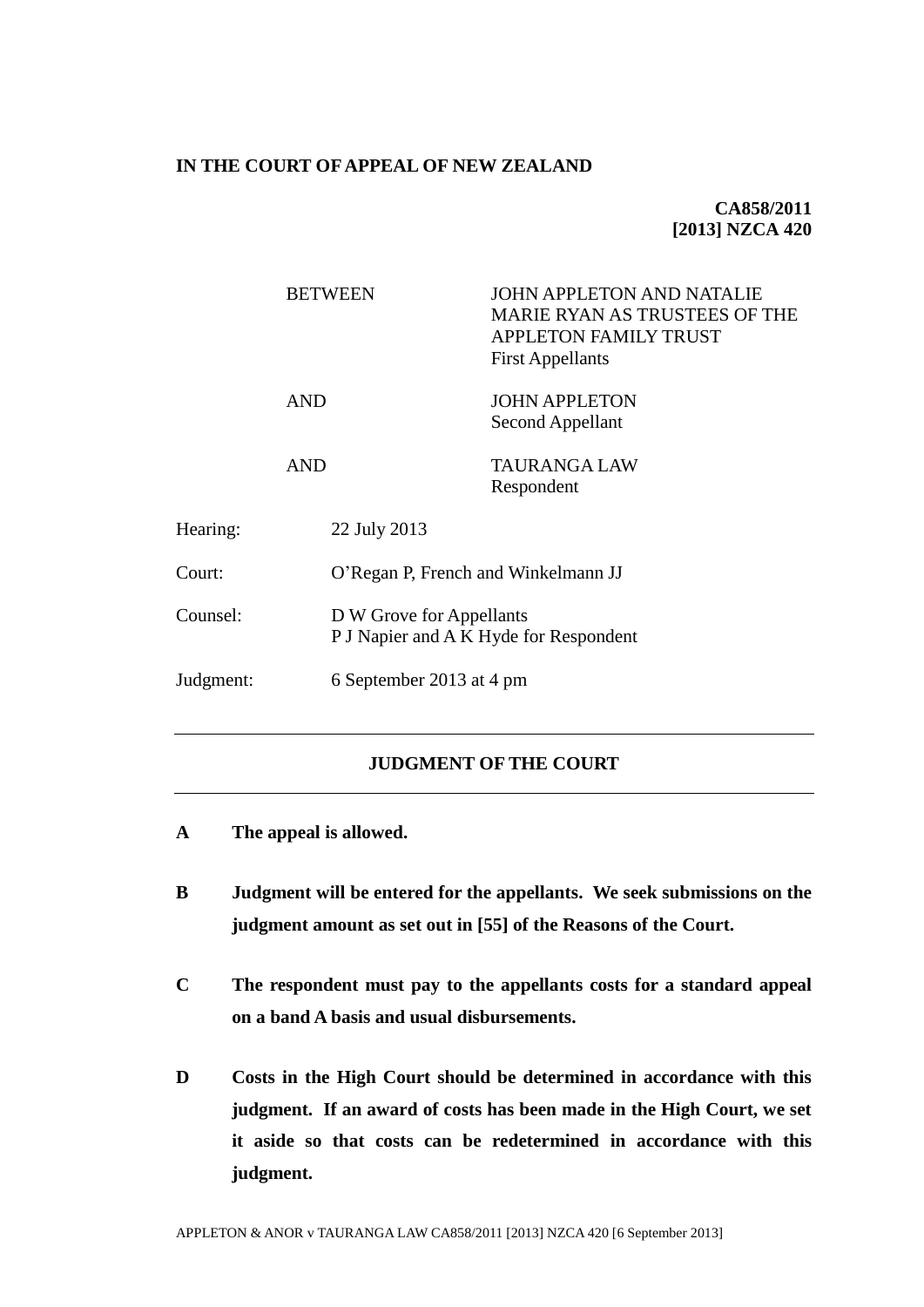### **REASONS OF THE COURT**

\_\_\_\_\_\_\_\_\_\_\_\_\_\_\_\_\_\_\_\_\_\_\_\_\_\_\_\_\_\_\_\_\_\_\_\_\_\_\_\_\_\_\_\_\_\_\_\_\_\_\_\_\_\_\_\_\_\_\_\_\_\_\_\_\_\_\_\_

## (Given by O'Regan P)

[1] The second appellant, Mr Appleton, invested in a property investment scheme promoted by the group of companies associated with Blue Chip New Zealand Limited (Blue Chip). His investment was funded by the first appellants, the trustees of the Appleton Family Trust, raising money from the Bank of New Zealand on the security of the Appleton family home. Blue Chip referred the appellants to the respondent, Tauranga Law (the law practice of Mr Kevin Olivier) for advice. Mr Appleton's investment was lost and the Trust and Mr Appleton, who had guaranteed the obligations of the Trust to the Bank of New Zealand in relation to the funds that the Trust borrowed to invest in the Blue Chip Scheme, suffered loss. They sued Tauranga Law for negligence.

[2] The focus of the High Court judgment and of this judgment was on the position of Mr Appleton. We will refer to him in this judgment but note that the Trust also has an interest in the outcome.

<span id="page-1-0"></span>[3] In the High Court, Allan J found that the advice given by Tauranga Law was negligent but that Mr Appleton had not established that this negligent advice had caused his  $loss<sup>1</sup>$ . The appellants appeal against that decision. They argue that on the evidence before the High Court, the Judge should have found that the negligent advice was causative of Mr Appleton's loss. Tauranga Law supports the Judge's analysis and, in addition, supports the judgment on the ground that, as Tauranga Law had specifically advised Mr Appleton that he could lose his deposit, and that was what came to pass, it could not be liable to him because it failed to advise of other risks.

 $\overline{1}$ <sup>1</sup> *Appleton v Tauranga Law* HC Tauranga CIV-2010-070-385, 12 December 2011 [High Court judgment].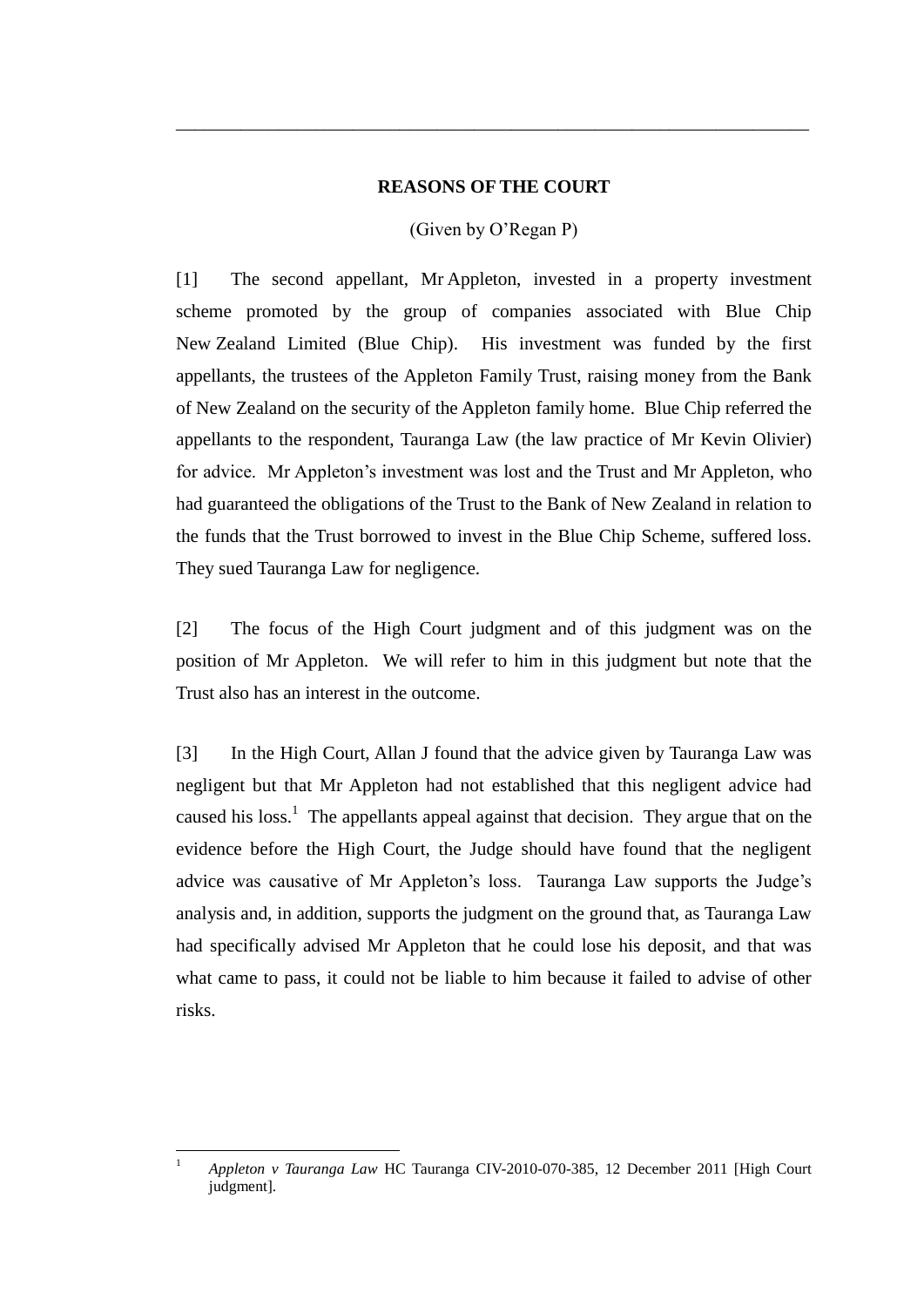## **Issues on appeal**

- <span id="page-2-0"></span>[4] The parties filed an agreed list of issues:
	- (a) Having warned of the risk that came to pass, can Tauranga Law be liable for a failure to advise of other relevant risks?
	- (b) If so, was Allan J required to assess the appellants' case on the following basis:
		- (i) What advice should have been given by Tauranga Law to the appellants?
		- (ii) After determining what advice should have been given to the appellants, was there sufficient evidence to demonstrate the appellants would have proceeded with the transaction irrespective of whether or not such advice was given?
	- (c) If so, did Allan J effectively assess the case on the above basis (but perhaps with the burden of proof on the appellants not on the respondent)?
- [5] Before dealing with those issues, we will first set out the factual background.

## **Factual background**

[6] In 2004, Mr Appleton entered into an agreement to purchase an apartment in Auckland from a company called Rockfort Ltd (Rockfort). Rockfort was a \$100 company. It was an affiliate of Blue Chip. Mr Appleton had previously invested in another Blue Chip product, and had been satisfied with the outcome. Mr Appleton signed the sale and purchase agreement with Rockfort without taking legal advice. The transaction did not involve some of the complexities that characterised a number of other Blue Chip cases that have come before the Courts.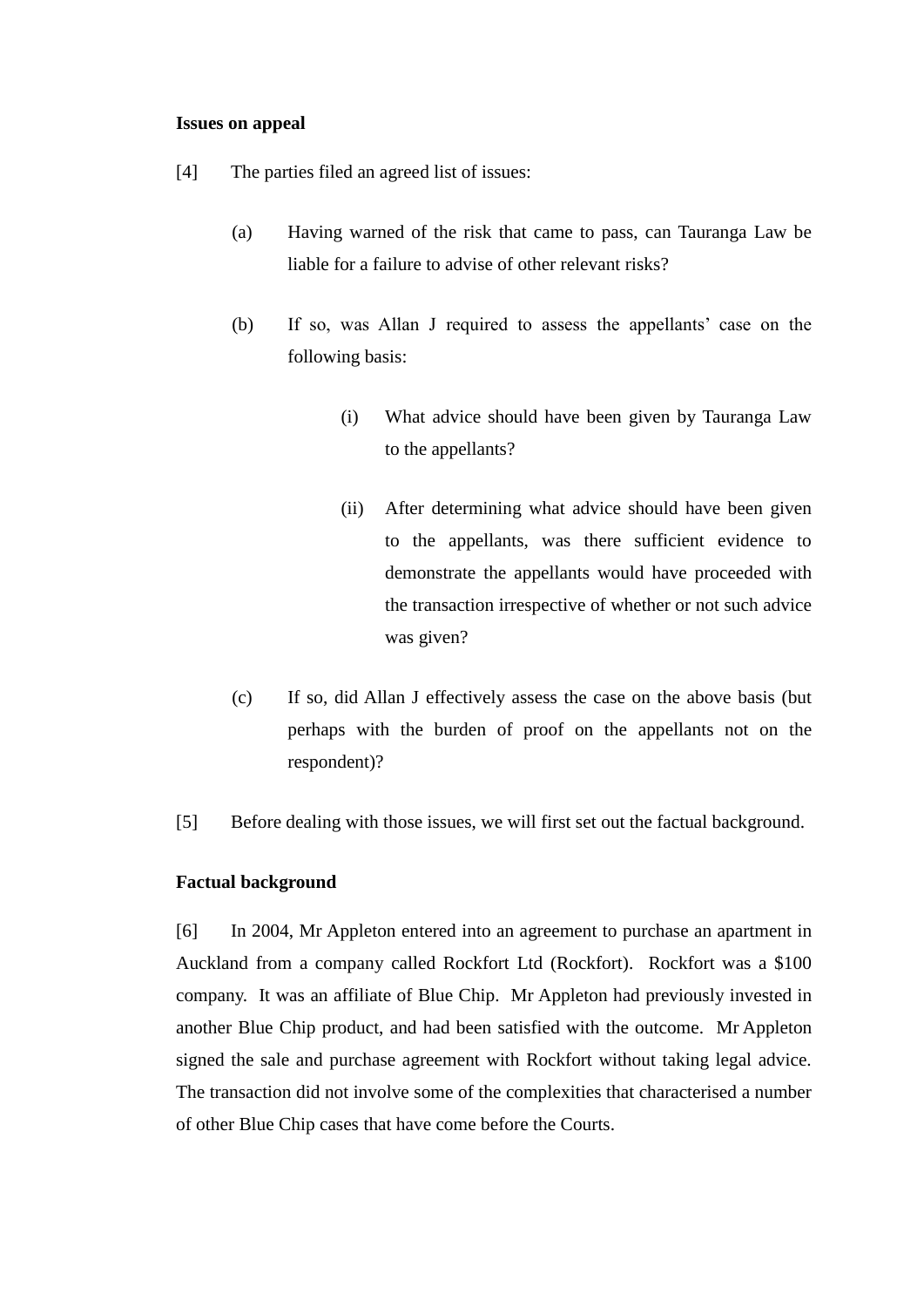[7] The agreement for sale and purchase was signed on 23 April 2004. The agreement provided for the purchase by Mr Appleton of Apartment 506, 18-20 Turner Street, Auckland from Rockfort Ltd for \$356,896. The deposit was to be  $$101,910.<sup>2</sup>$  Mr Appleton intended that the Trust would be nominated as the purchaser, and provision was made for that in the agreement. It was intended that the apartment, when purchased, would be subject to a lease between Mr Appleton (or the Trust if nominated) and another Blue Chip company, Auckland Residential Tenancies Ltd (ARTL). The obligations of ARTL were to be guaranteed by Porchester Ltd.

[8] The last page of the agreement had, above the title "Purchaser's Solicitor", a stamp with the names of Tauranga Law and Kevin Olivier. At this stage, Mr Appleton had not contacted Tauranga Law or Mr Olivier. He had no previous dealings with Mr Olivier. This stamp had been provided to the Blue Chip Group by Mr Olivier to assist administratively in providing details of the purchaser's solicitor, as Mr Olivier had advised on a number of similar transactions where the intending investor had been referred to him by Blue Chip for advice.

<span id="page-3-0"></span>[9] On 25 April 2004, Mr Olivier received an email from Blue Chip notifying him of the agreement for sale and purchase. We were told that the email contained details of Mr Appleton's contact information, brief details of the transaction, and a reference to the fact that this was Mr Appleton's second Blue Chip transaction.

<span id="page-3-1"></span>[10] On 28 April 2004, Walters Law, acting for the Blue Chip Group, wrote to Tauranga Law. The letter noted that Tauranga Law acted for Mr Appleton in relation to the transaction, and enclosed the original agreement for sale and purchase, a diagram to illustrate the transaction, a copy of a tax opinion, two invoices for fees payable to Blue Chip and a copy of the deed of lease between Mr Appleton and ARTL. Mr Olivier did not contact Mr Appleton following receipt of the 25 April email or the 28 April letter.

[11] On 24 May 2004, the Bank of New Zealand sent loan documentation instructions directly to Tauranga Law. Mr Olivier decided to contact Mr Appleton

 $\overline{2}$ This was later altered to \$90,065.25: see [\[13\]](#page-6-0) below.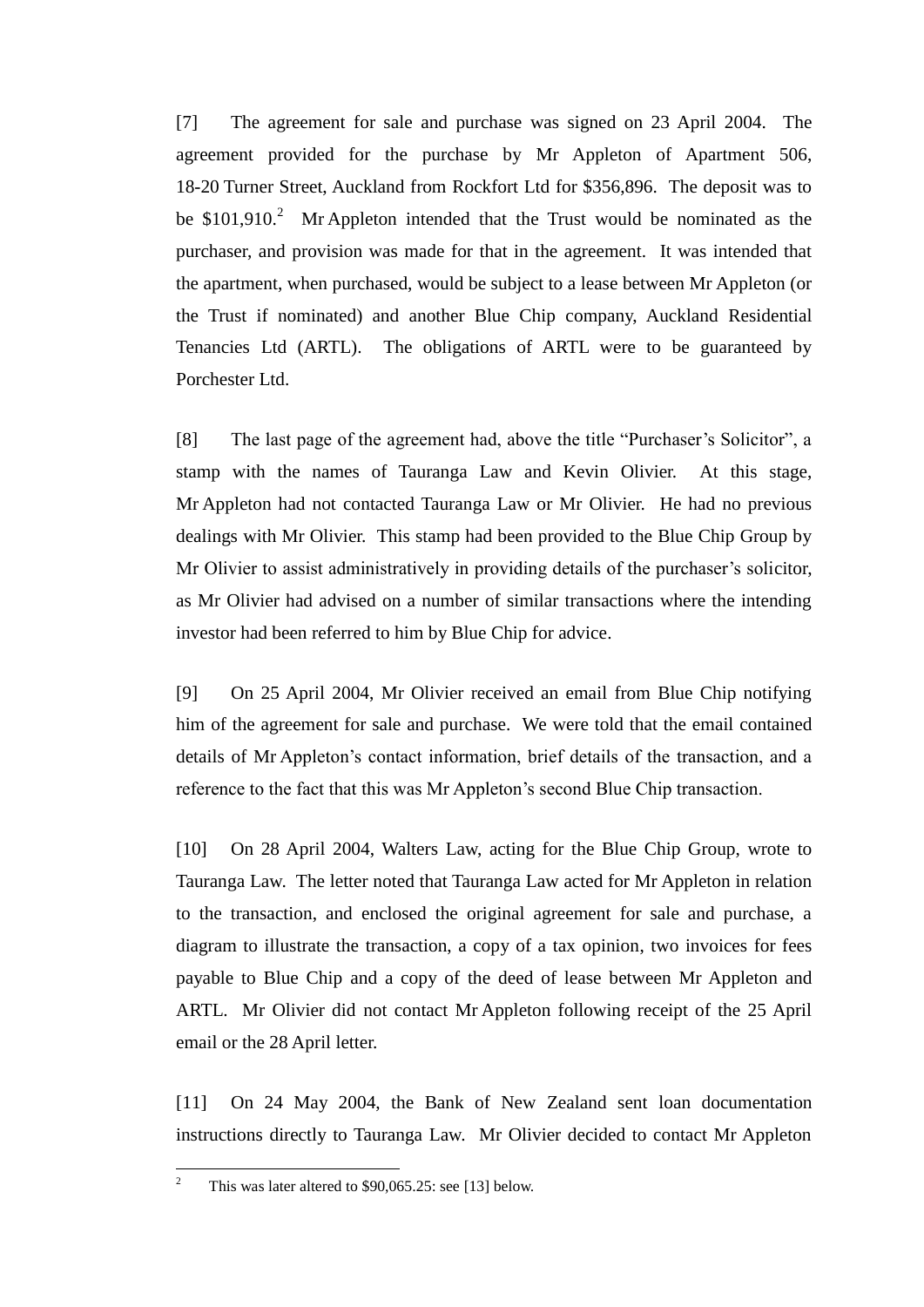for the first time. After receiving confirmation of his instructions from Mr Appleton by telephone, Mr Olivier wrote to Mr Appleton on 31 May 2004. The contents of this letter are central to this proceeding, and so we set it out in full:

### **RE: Purchase by you from Rockfort Limited of Unit 506, 18-20 Turner Street, Auckland**

#### **Bank of New Zealand loan to The Appleton Family Trust**

#### **Trustees: John Appleton and Andrew Paul Clark**

#### **Guarantor: John Appleton**

We confirm having received from Walters Law instructions to attend to the above transaction on your behalf and take this opportunity of thanking you for the instruction.

We confirm that the agreement of sale was signed by J Appleton without legal advice from ourselves and that you may nominate a LAQC to take title.

**We note that settlement of Unit 506, 18-20 Turner Street, Auckland has provisionally been set down for 31 August 2005 and that you have contracted to pay the deposit of \$101,910.00 immediately. In condition 16 the vendor states that 31 August 2005 is an estimated date and that the vendor will not be liable for any delays beyond that date whatsoever.** 

The usual deposit for a transaction of this nature is ten per centum (10%) or \$35,689.60 and you have contracted to pay a deposit of \$101,910.00.

**The major risk in this transaction prior to settlement (31 August 2005 or later if there are delays) is** 

- **if the vendor, Rockfort Limited, is liquidated or**
- **the developer is unable to complete the building and Rockfort Limited is unable to take title.**

### **You/the LAQC would be a concurrent creditor and may then lose the entire deposit.**

We note that in terms of clause 14 of the agreement for sale and purchase, the vendor is to pay to you interest for immediate release of the deposit at 8.5% per annum fortnightly in advance.

We note further that you are obtaining funds to pay the deposit from a loan to The Appleton Family Trust by Bank of New Zealand which loan is secured by an existing mortgage over 5 Tolben Place, Howick, Auckland.

We confirm that once the purchase of Unit 506, 18-20 Turner Street, Auckland has been settled (**31 August 2005 or later if there are delays**) Bribanc Property Management Limited, a company within the Auckland Residential Property Trust group will manage the property for you. Auckland Residential Tenancies Limited, a company within the Auckland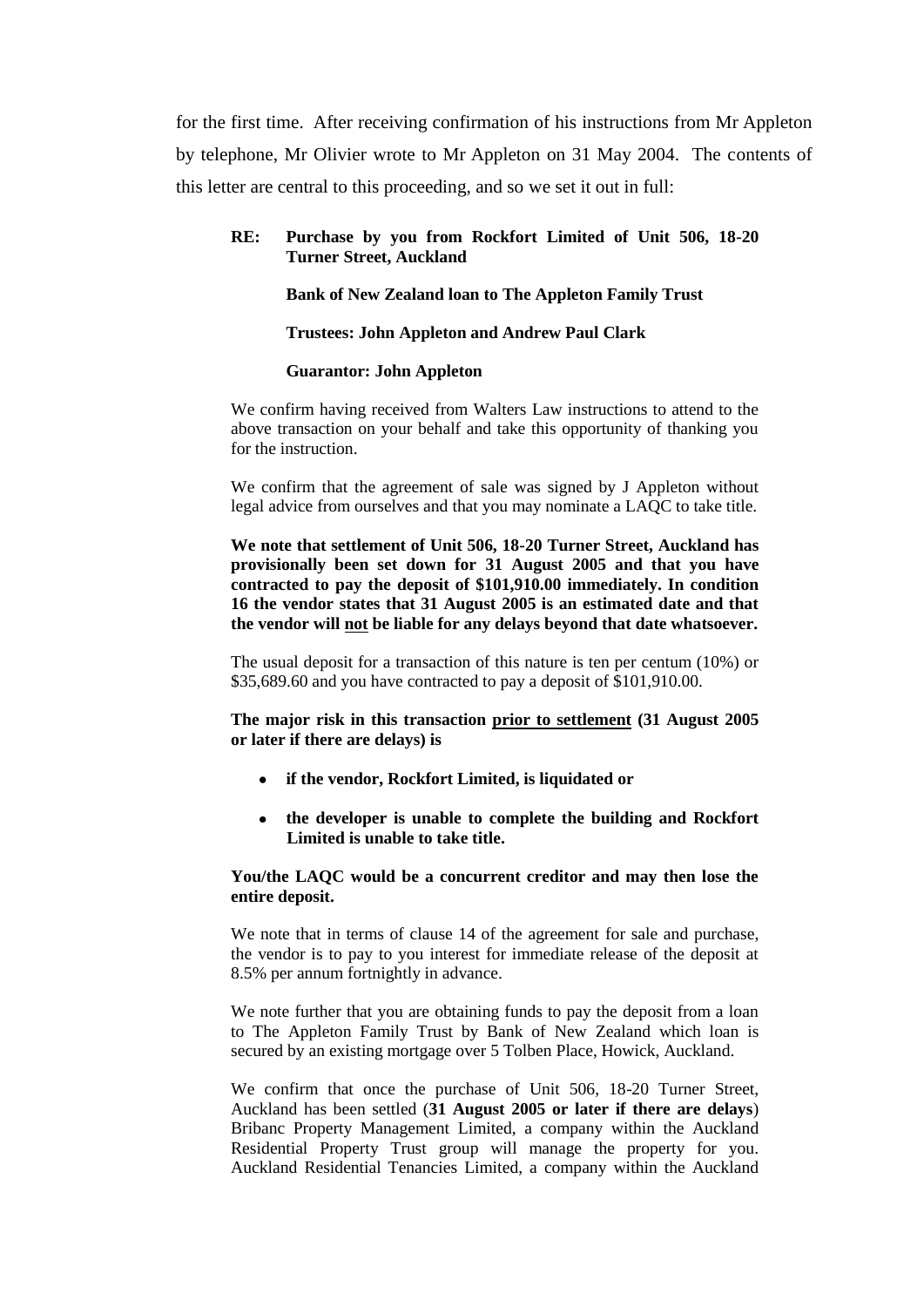Residential Property Trust group, is the Lessee of Unit 506, 18-20 Turner Street, Auckland for four years.

In terms of clause three of the lease the tenant may by notice in writing to the lessor (you) at least three months before the termination date give written notice of the Lessee's wish to renew the lease for a further period of four years, provided the Lessee has complied with all its obligations under the lease. There are **four renewal periods of four years each** and if they are all exercised then the **total lease will be for a period of twenty years**.

In terms of the fourth schedule of the lease the **lessee has a right of first refusal** to purchase the property. The lessee's right of first refusal to purchase the property is **also extended to the further terms of the lease**.

If the lessee does not exercise its right of first refusal you will then be able to sell the property but such **sale will be subject to the lease** which then has a potential total term of 20 years if all the renewals are exercised by the lessee.

The rental from the property being acquired will be utilised to service the loan and mortgage that you/the LAQC obtain to finance the balance of the purchase price in addition to the existing loan by Bank of New Zealand for the deposit and any shortfall at any time will be made up by you.

We confirm our advice that

- you should inspect the property once it has been constructed (**31 August 2005 or later if there are delays**) to confirm that the purchase price represents current market value.
- Auckland Residential Property Trust advise that an exclusive insurance policy which protects you from tenant default and tenant malicious damage will be arranged. Please ensure that you obtain a copy of this policy from Auckland Residential Property Trust. Your managing agent, Bribanc Property Management Limited, will hold the original. **The major risk in this transaction after settlement (31 August 2005 or later if there are delays)** and once the title is registered in the LAQC's name is if the policy is not in place and Auckland Residential Tenancies Limited (the tenant) is liquidated resulting in you personally having to make the mortgage repayments without the benefit of rental income.

We confirm that we have not advised you regarding your decision to invest in the Auckland property market and that you understand that the projected profit from the investment will only materialise if Auckland property prices increase as projected.

After settlement (**31 August 2005 or later if there are delays**) and once we receive the original documentation from Walters Law, the solicitors for the vendor, we will instruct our land agents to register Unit 506, 18-20 Turner Street, Auckland in the LAQC's name and mortgage in favour of the financial institution that you obtain a loan for the balance of the purchase price from in the North Auckland Registry.

After registration we shall provide you with a copy of the Certificate of Title. The original mortgage and a search copy of the title will be forwarded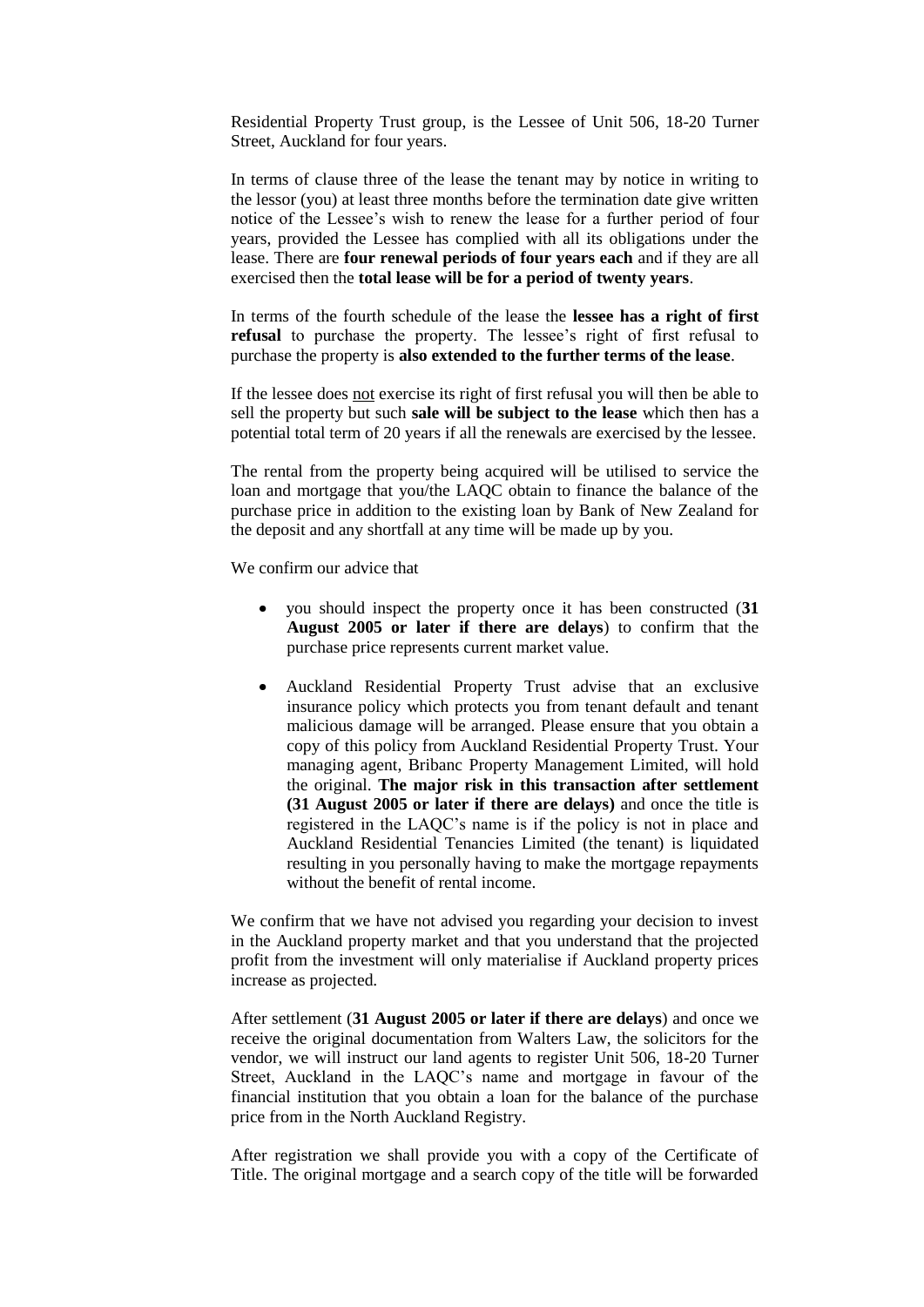to the financial institution that you obtain a loan for the balance of the purchase price from to be retained by them in safe custody.

We shall keep you advised.

Yours faithfully

#### *Tauranga Law*  **Kevin Olivier Principal**

(emphasis in original.)

[12] Mr Olivier sent this letter along with a letter instructing Mr Appleton to see an Auckland solicitor, Mr Kelly, who would witness his signature to the Bank of New Zealand loan documents. The loan was raised by the Trust, and so it was necessary for the other trustee of the Trust to accompany Mr Appleton when meeting with Mr Kelly to sign the loan documents. Mr Olivier also prepared a resolution for execution by the trustees of the Trust, resolving to obtain a loan from the Bank of New Zealand in order to facilitate the purchase of the apartment. At trial, there was a dispute about when Mr Appleton received these letters, and the Judge found that Mr Appleton had received them before he visited Mr Kelly on 4 June 2004. This is not now disputed.

<span id="page-6-0"></span>[13] Following the execution of the loan documents, Mr Kelly returned them to Mr Olivier. The loan was for \$92,310, and the amount eventually paid to Blue Chip by way of deposit was \$90,065.25, the balance being applied in payment of a bank establishment fee, and various other valuation and solicitors' fees and disbursements. Blue Chip agreed to accept the sum of \$90,065.25 as a deposit in lieu of the \$101,910 that was stated in the agreement. The deposit was paid by Mr Olivier into the Blue Chip bank account on 11 or 12 June 2004. It is notable that the deposit was not held on trust by a stakeholder as would occur in an orthodox property purchase transaction. It is also notable that it was paid not to Rockfort as vendor but to Blue Chip.

[14] Settlement for purchase of the apartment was to be 31 August 2005. However, there were significant delays. Several years went by and the apartment was never constructed. After Mr Appleton contacted Blue Chip through Mr Olivier in February and April 2007, Blue Chip agreed to refund Mr Appleton's deposit, but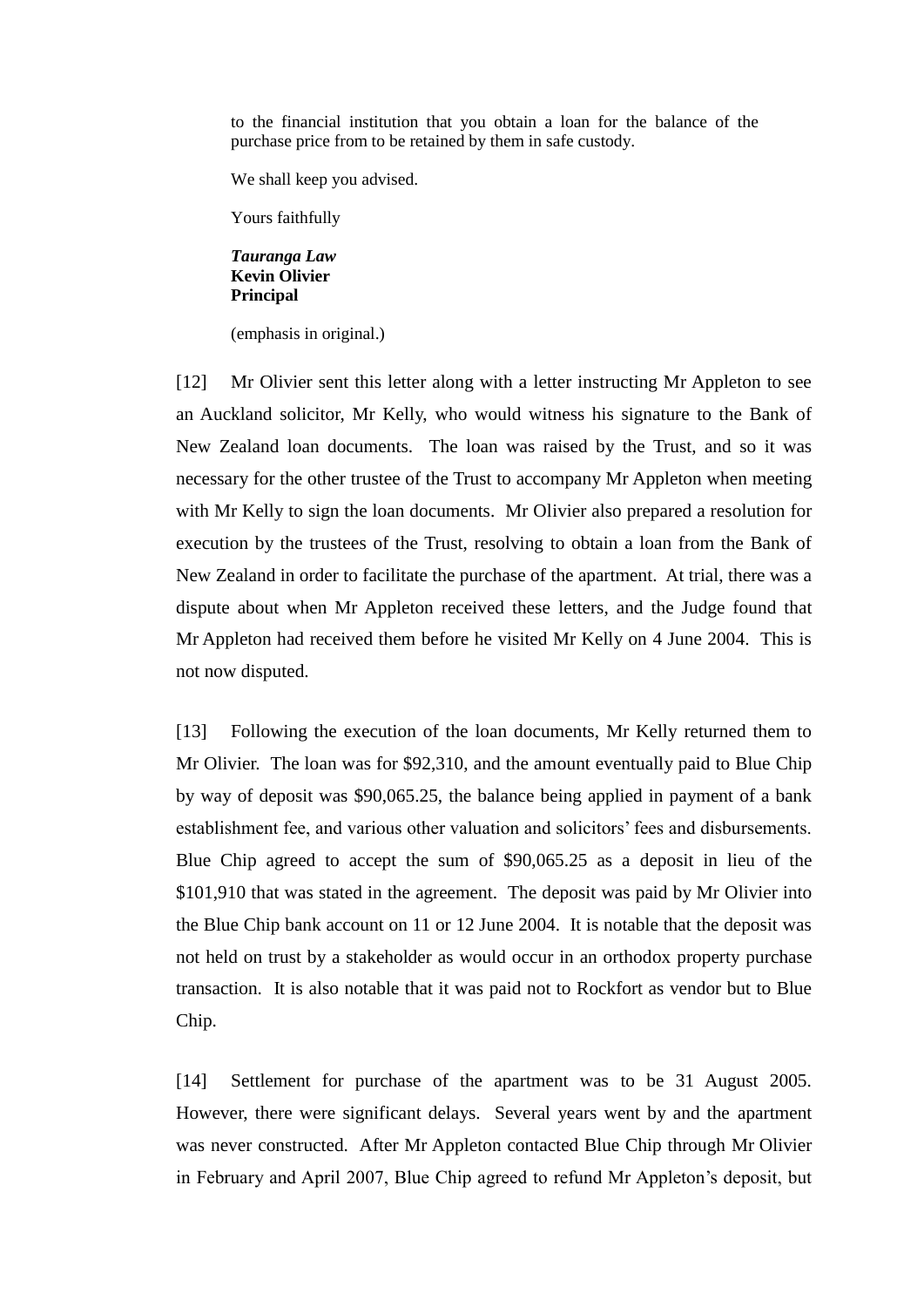nothing was ever actually paid. Ultimately, the Blue Chip Group collapsed and Rockfort Ltd was liquidated. Mr Appleton lost his deposit.

[15] The appellants' action against Tauranga Law is founded on an alleged breach of its duty of care to provide competent legal advice as to the risks associated with the transaction. They claimed for an amount equal to the amount borrowed to fund the deposit paid to Blue Chip, plus interest paid in relation to that loan as well as general damages of \$10,000, interest and costs. Mr Appleton said in evidence that he had received adequate advice he would never have paid the deposit and would have cancelled the agreement. The appellants did not pursue the claim for general damages in this Court.

## **High Court decision**

[16] In the High Court, Allan J found that Mr Olivier had been negligent and failed to provide Mr Appleton with proper advice and had therefore breached his duty of care to Mr Appleton. However, the Judge further held that Mr Olivier's negligence had not caused Mr Appleton's loss. Mr Appleton's claim therefore failed.

[17] Allan J determined that a contract of retainer arose between Mr Olivier and Mr Appleton on 24 May 2004, when Mr Olivier contacted Mr Appleton and Mr Appleton confirmed that he wanted Mr Olivier to act. He did not accept that the retainer began when Mr Olivier received the email of 25 April 2004 from Blue Chip or the letter of 28 April 2004 from Walters Law.<sup>3</sup> However, the Judge noted that this did not prevent Mr Olivier owing a duty of care to Mr Appleton prior to 24 May 2004 because he knew it was likely Mr Appleton would be instructing him and that he would be expected to look after his interests in the meantime.

[18] Allan J heard evidence from Mr Appleton and Mr Olivier. He also heard from Mr Clark, who was a trustee of the Appleton Family Trust, and received an affidavit from Mr KV Miles, who was formerly employed by the Blue Chip Group. He also heard expert evidence from three property lawyers on the topic of what would have constituted competent advice. These expert witnesses were

 $\frac{1}{3}$ Se[e \[9\]](#page-3-0) an[d \[10\]](#page-3-1) above.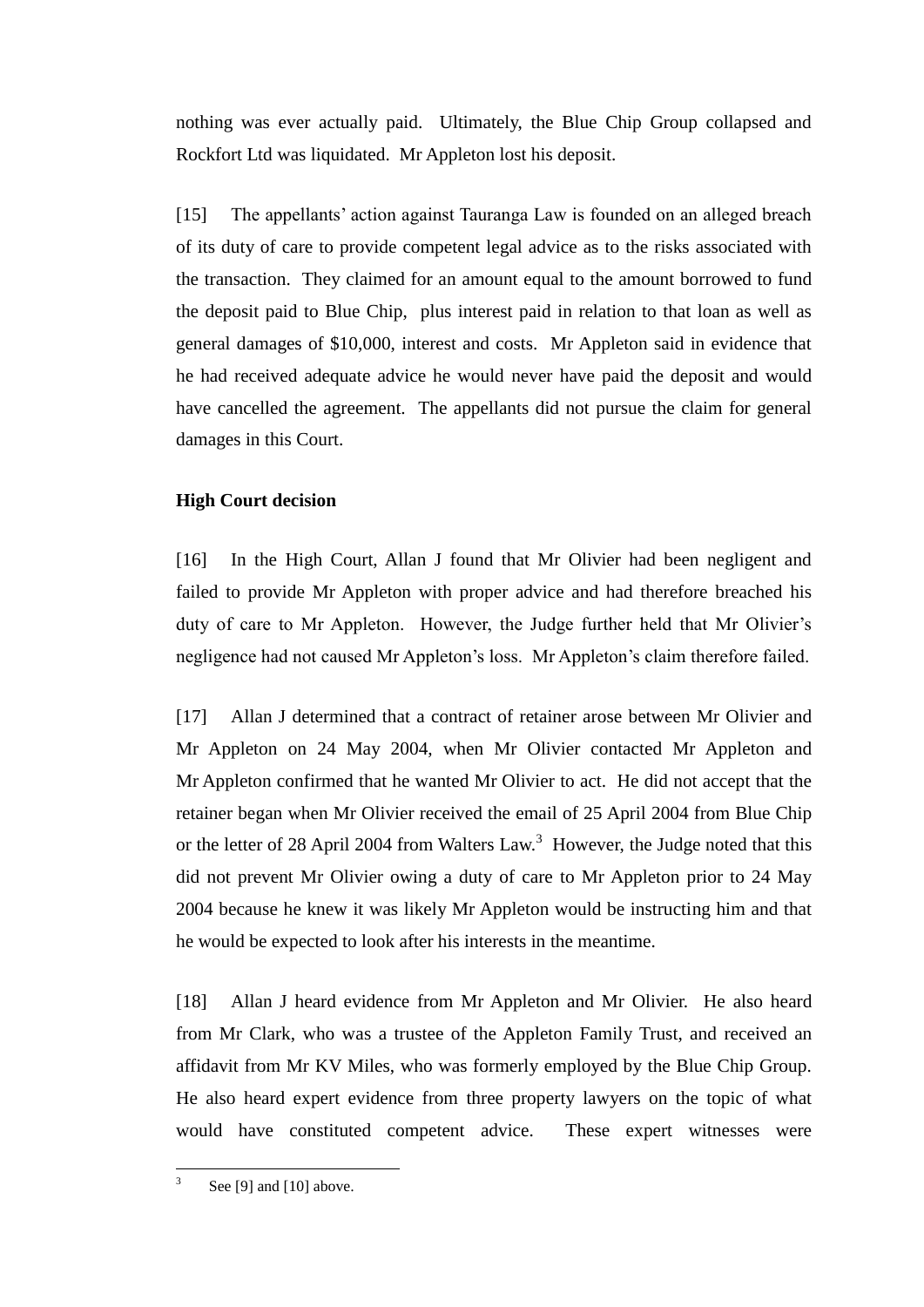Messrs PH Nolan, RV Eades and IL Haynes, who had all previously given similar expert evidence in a number of Blue Chip cases.

[19] Allan J determined that Mr Olivier's advice was negligent in a number of respects.<sup>4</sup> We will come to the detail of this later.

[20] However, the Judge ultimately found that Mr Appleton's claim could not succeed because he could not show that he would have acted on competent advice if Mr Olivier had offered it. Mr Olivier's negligence had not led to Mr Appleton's loss.

[21] We now turn to the issues listed at [\[3\]](#page-1-0) above.

# **Can Tauranga Law be liable when it warned of the risk that came to pass?**

[22] Mr Napier argued that the Judge's finding on causation could have been, and should have been, based on a much simpler proposition than that adopted by the Judge. In essence, he said that the letter of 31 May 2004 had advised Mr Appleton that he could lose his deposit. What ultimately transpired was that Mr Appleton did, in fact, lose his deposit. Because Mr Appleton had been advised of the very risk that came to pass, therefore it could not be said that negligent advice on other aspects of the transaction had caused Mr Appleton's loss. Rather, they may have led to a situation in which the possibility of the loss occurring arose, but that was something different from being the cause of loss.

[23] Mr Napier argued that the only risk that was relevant was the one that led to the loss that was suffered, and any failure to advise on other risks that did not come to pass were simply irrelevant.

[24] Mr Napier relied on the decision of this Court in *Sew Hoy & Sons Ltd (in rec & liq) v Coopers & Lybrand*, in which Henry J said:<sup>5</sup>

The "but for" test is not in my view appropriate. Failure to meet it must of course negate causation, but what must still be established by a plaintiff is that in a commonsense practical way the loss claimed was attributable to the

 $\overline{4}$ High Court judgment, above n 1, at  $[42]$ – $[44]$  and  $[52]$ – $[53]$ .

<sup>5</sup> *Sew Hoy & Sons Ltd (in rec & liq) v Coopers & Lybrand* [1996] 1 NZLR 392 (CA) at 403.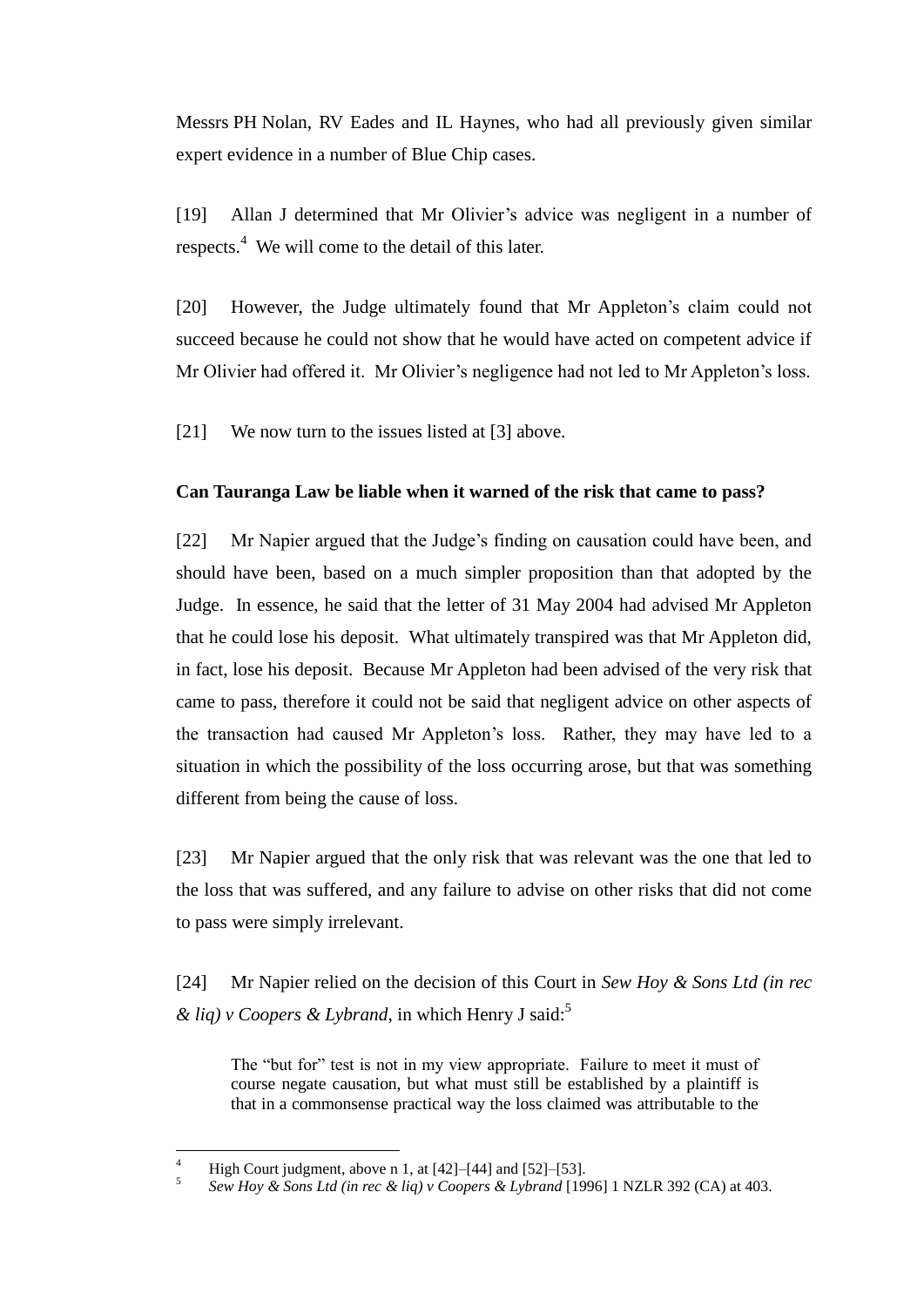breach of duty, and thus justifies the Court in imposing responsibility on the defendant for the loss.

[25] Mr Napier also relied on the distinction drawn by Tipping J in *Price Waterhouse v Kwan* between causing loss and providing the opportunity for loss to occur.<sup>6</sup>

[26] Mr Napier correctly states the propositions for which these authorities stand, but that does not assist him with his argument. It is simplistic to say that there was no causation in the present case because the risk of the loss of a deposit was highlighted. The Judge found that the advice given by Mr Olivier was deficient in a number of ways. One of these was that the advice provided in connection with the deposit, obscured the fact that Blue Chip could do what it liked with it. Other deficiencies as found by the Judge were also relevant to the nature and magnitude of the risk of loss of the deposit. For example, the fact that Rockfort did not own the land on which the apartment was to be built, and that it was a company of no substance. Because of these flaws in the advice, the mere highlighting of the risk of loss of the deposit did not bring home to Mr Appleton the magnitude of the risk. And the failure to advise on the possibility of cancelling meant Mr Appleton was not made aware of the fact that he had the right to take steps to avoid the risk (we come back to this last point later). In these circumstances, it cannot be said that Mr Appleton was made aware of the very risk that came to fruition.

[27] As Henry J observed in *Sew Hoy & Sons Ltd*, what is required is a commonsense practical assessment of the nature of the advice given in all of the circumstances leading to the loss, to determine whether causation has been established as a matter of fact. We believe that such an assessment is required in this case. We reject Mr Napier's submission and turn to that assessment.

## **Our approach**

[28] We now deal with the second and third issues identified at [\[4\]](#page-2-0) together. We do not adopt the methodology set out in [\[4\]\(](#page-2-0)b) above. Rather, we begin by asking in what respects the letter of 31 May failed to outline to Mr Appleton the nature of the

 $6\overline{6}$ <sup>6</sup> *Price Waterhouse v Kwan* [2000] 3 NZLR 39 (CA) at [28].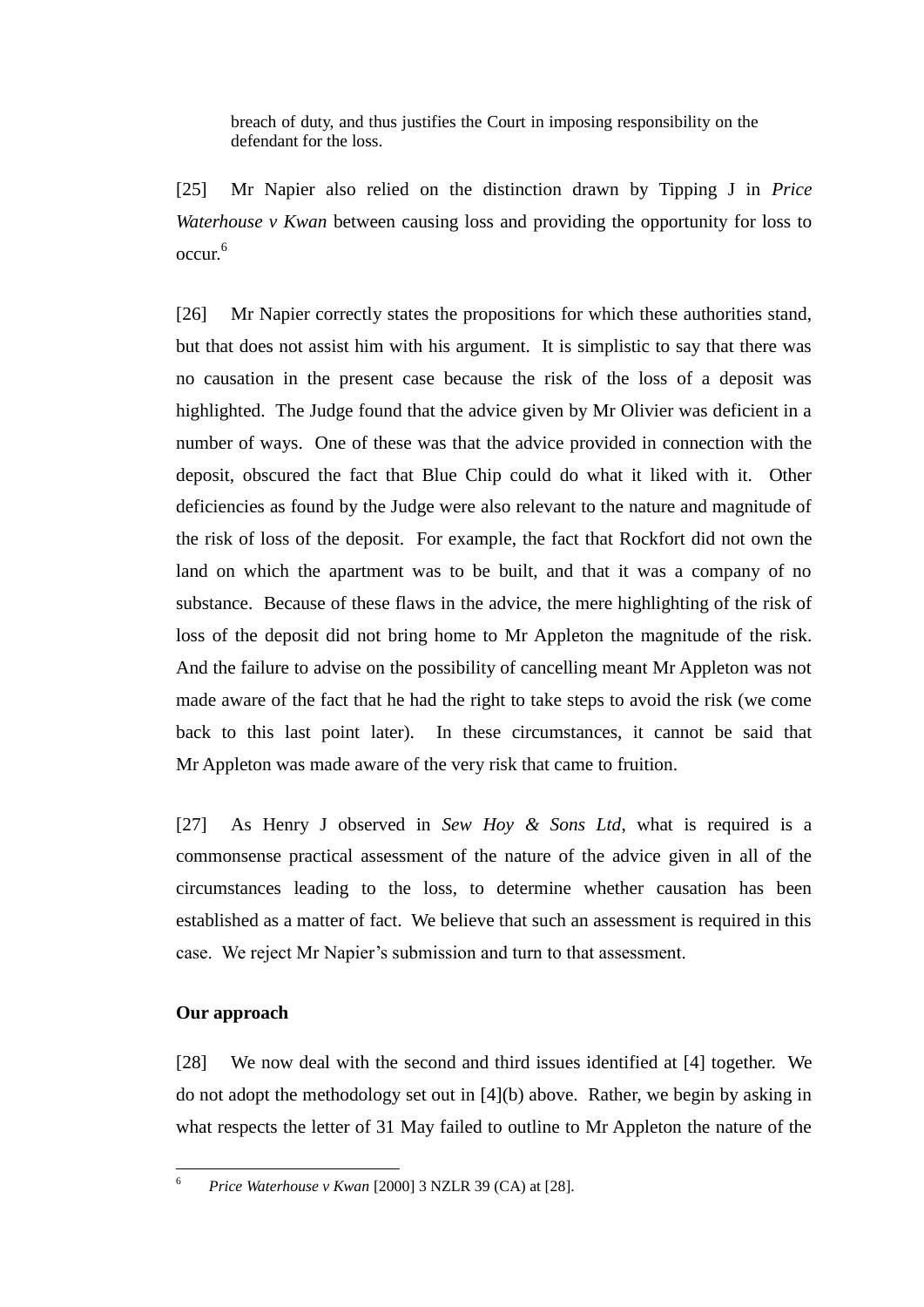transaction into which he had entered and the risks which arose from it. We then turn to the question, should the Judge have found that it had been established that Mr Appleton would not have entered into the transaction or would have extracted himself from it if he had been properly advised?

[29] The appellants are exercising a general right of appeal. The parties are entitled to judgment in accordance with the opinion of this Court.<sup>7</sup> Mr Napier submitted that we should exercise caution in assessing the findings of the High Court on causation, as he characterised those findings as ones of credibility. We do not see the issue of causation as turning on findings of credibility. Rather, the Judge's determination on causation was an assessment of fact and degree on which the appellants are entitled to the opinion of this Court.

### **Failures in advice**

#### *Right to cancel*

[30] Before we turn to the letter of 31 May 2004, we first deal with the failure by Mr Olivier to advise Mr Appleton at any stage about his right to cancel.

[31] The High Court Judge found that Mr Olivier was negligent not to advise Mr Appleton of the right to cancel.<sup>8</sup> The right to cancel arose under s 225 of the Resource Management Act 1991, and applied for a period of 14 days after the agreement of sale and purchase was signed on 23 April 2004. By the time that period elapsed (on 7 May 2004), Mr Olivier had had the contract between Mr Appleton and Rockfort for over a week.

[32] There was conflicting evidence from the expert witnesses about whether Mr Olivier was under an obligation to contact Mr Appleton on receipt of the communications from Blue Chip on 25 April 2004 and Walters Law on 28 April 2004. The Judge found that Mr Olivier was negligent not to advise Mr Appleton of his right to cancel under the Resource Management Act before 7 May 2004. Even if there was no such obligation, the evidence before the Court from both Mr Olivier

 $\overline{a}$ 

<sup>7</sup> *Austin, Nichols & Co Inc v Stichting Lodestar* [2007] NZSC 103, [2008] 2 NZLR 141 at [16].

At [43].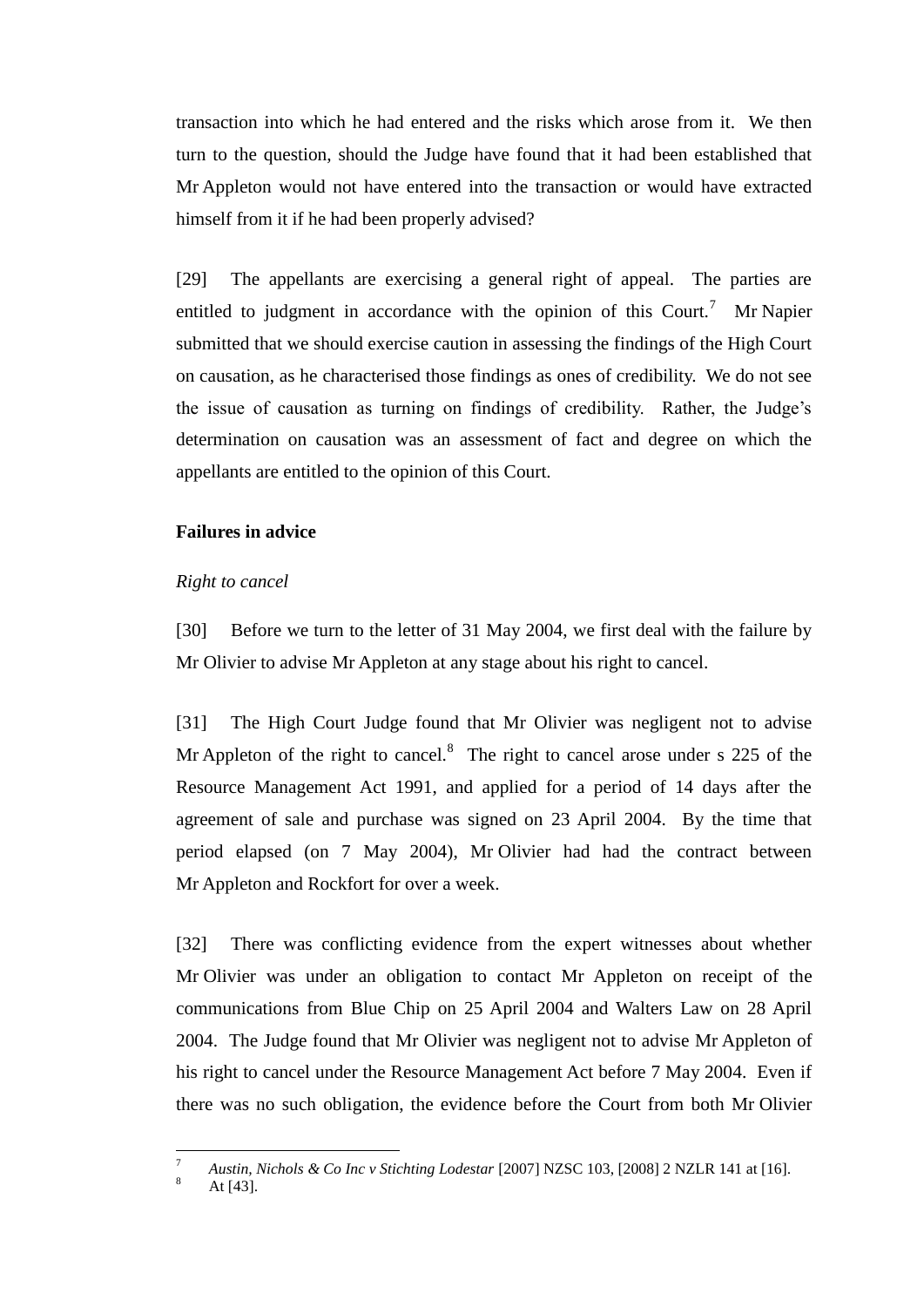and from Mr Miles was that Mr Appleton would have been able to cancel the contract after the expiry of the 14 day period provided for in s 225 if he had asked to do so. This was apparently because Blue Chip had plenty of potential buyers at the relevant time and took the view that it should not stand in the way of those that wished to withdraw from a transaction already entered into. Mr Olivier said this was something that was well known to him from past experience with Blue Chip, and the Judge accepted that cancellation remained a practical option after the expiry of the 14 day period.

[33] The fact that Rockfort/Blue Chip agreed to alter the amount of the deposit payable under the agreement for sale and purchase from \$101,910 to \$90,065.25 when the Bank of New Zealand declined to lend Mr Appleton the higher amount supports the proposition that Blue Chip was prepared to be flexible despite clear contractual obligations.

[34] Drawing all this together, Mr Olivier was negligent, either because he failed to advise of the possibility of cancellation when the right existed under s 225 or, alternatively because he failed to advise of that possibility after he actually received instructions from Mr Appleton and, on the Judge's finding, the contract of retainer between Mr Appleton and Mr Olivier had commenced.

[35] Failure to advise on the right of cancellation was also a significant factor in the dismissal of Tauranga Law's application for summary judgment in November  $2010.<sup>9</sup>$ 

## *31 May letter*

 $\overline{a}$ 

[36] The Judge found that the letter of 31 May 2004 (the only advice given by Mr Olivier to Mr Appleton) gave no, or insufficient, advice about:  $10$ 

> (a) the fact that Rockfort was not the registered proprietor of the site on which the building in which the apartment was to be located was meant to be built;

*<sup>9</sup> Appleton v Tauranga Law* HC Tauranga CIV-2010-070-385, 3 November 2010 at [37].<br><sup>10</sup> High Court indemant at [44] and [52] [53]

High Court judgment at  $[44]$  and  $[52]$ – $[53]$ .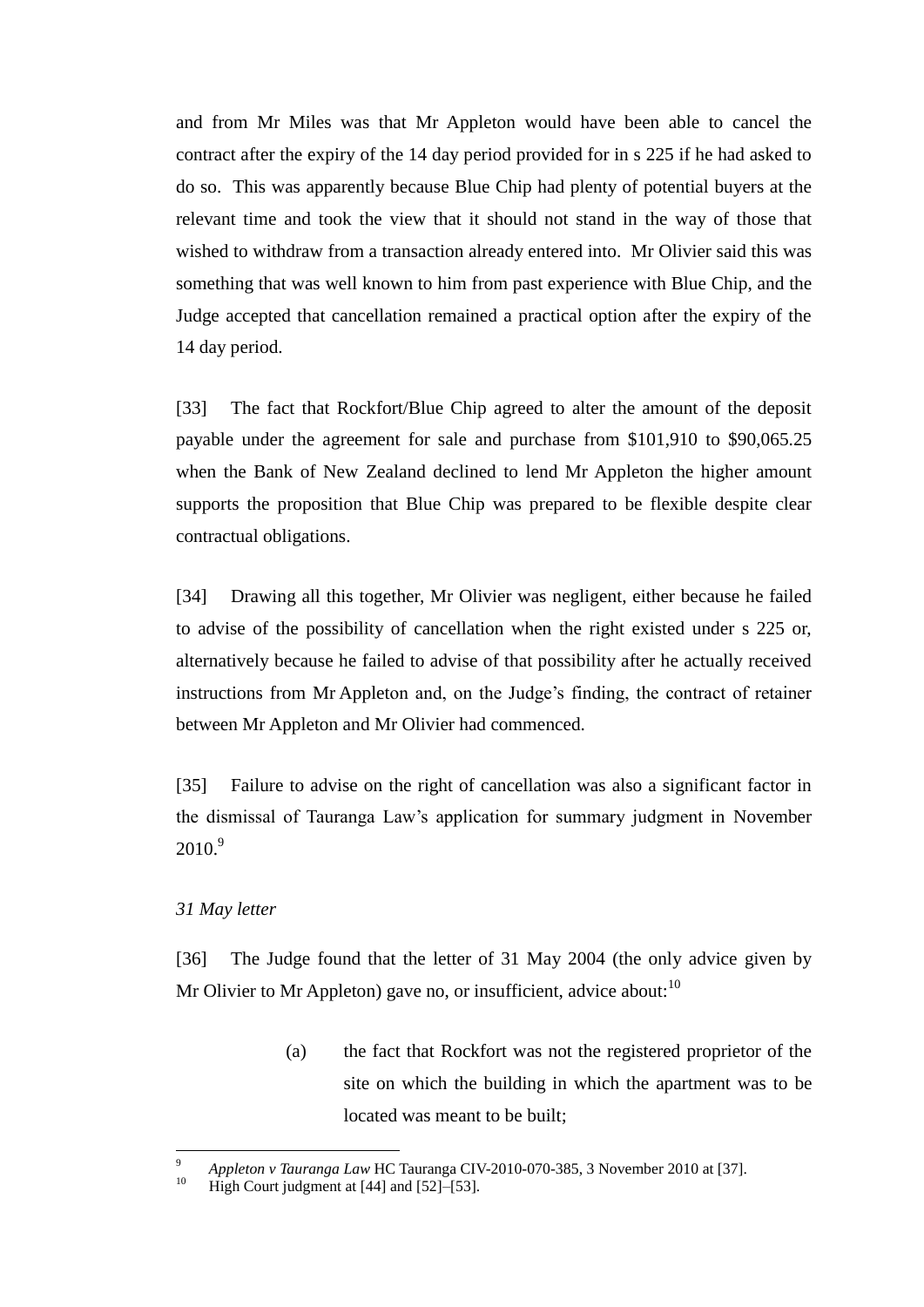- (b) Rockfort was a company with a capital of \$100 and no apparent independent substance;
- (c) the lack of deposit security; while Mr Appleton's attention was drawn to the fact that the deposit was almost three times higher than the conventional 10 per cent, the reference to the "immediate release of the deposit" tended "to obscure the reality that the vendor [sic, in reality Blue Chip] was to be at liberty to utilise the deposit as soon as it was paid";
- (d) there were no plans or specifications and virtually no means of identifying what was being purchased from Rockfort; and
- (e) Rockfort was not the developer of the property, and there were no provisions in the agreement that would have enabled Mr Appleton to compel Rockfort or the developer to actually undertake the subdivision and development.

[37] These deficiencies in the advice given were not contested in this Court by Mr Napier, although they had been in the High Court. They must be seen, however, in the context of the advice that was given, particularly:

- (a) the fact that the deposit was three times greater than normal;
- (b) the fact that there was a risk that the deposit would be lost if Rockfort was liquidated or the developer was unable to complete the building and Rockfort was unable to take title;
- (c) the fact that the letter included a statement that the writer "noted" that "the vendor is to pay to you interest for immediate release of the deposit".

[38] The deficits in the advice given are, in our view, more serious than the Judge appears to have believed. The reality of the situation was that Rockfort was purporting to enter into a sale of an apartment in circumstances where it had, as far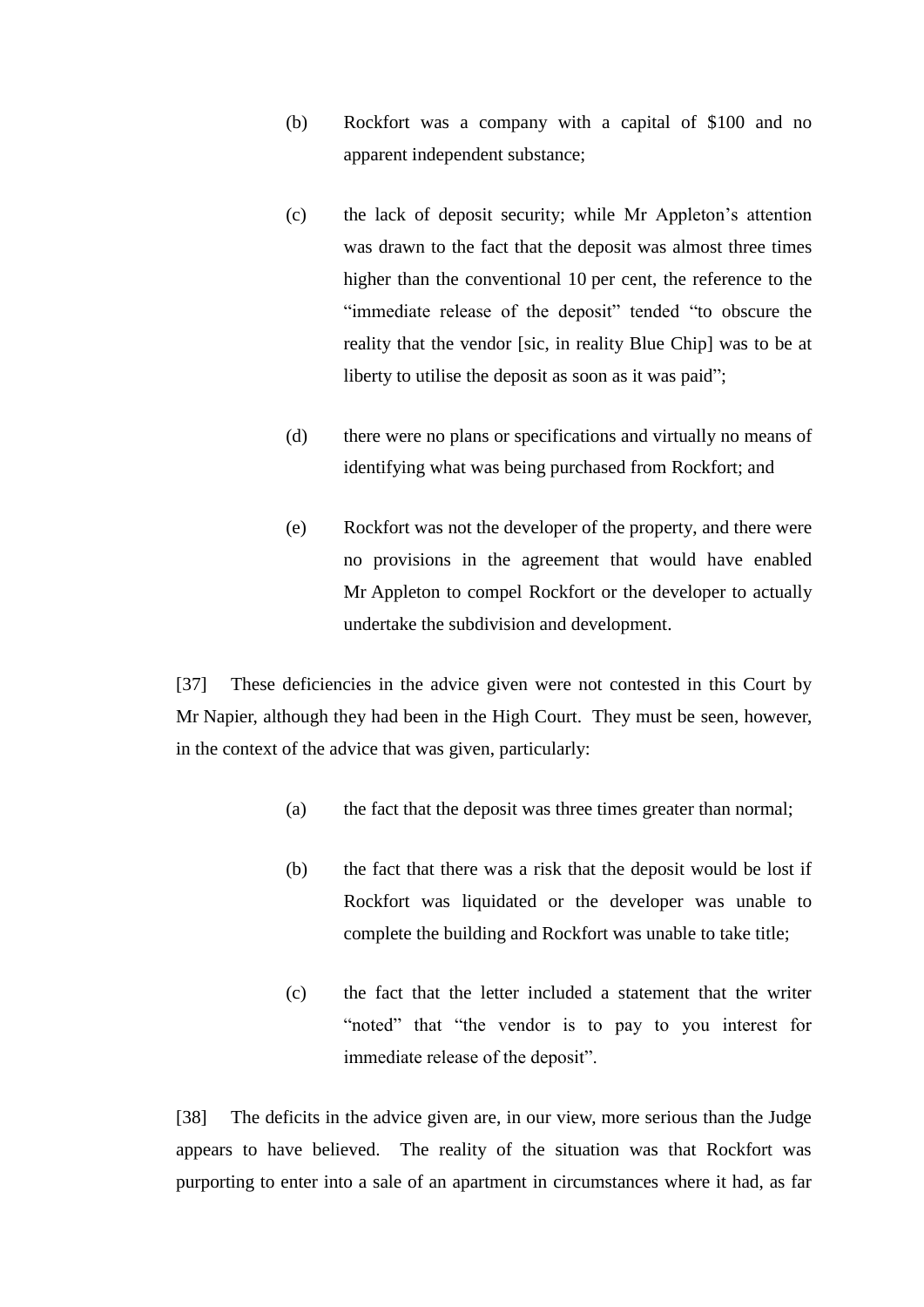as Mr Olivier and Mr Appleton knew, no rights to the land on which the apartment was meant to be built, no funds available to it to purchase the land and no right to do so, no funds available to actually develop the land or purchase the apartment building from the developer and no right to do so, and no support of any kind from Blue Chip.

[39] The lack of any real way of describing the apartment meant that the contract was probably void for uncertainty because it did not identify in any meaningful way what the apartment being purchased by Mr Appleton would comprise. There were none of the normal protections for a purchaser off the plans, such as provisions relating to the design and engineering specifications, certification of practical completion, a maintenance period, a termination date in the event that the development did not proceed, and so on. There was no explanation of why the deposit was paid to Blue Chip rather than Rockfort, and no indication of what obligations Blue Chip assumed to Mr Appleton. Blue Chip was said to be Rockfort's agent, but it was unclear whether the credit risk being taken by Mr Appleton was a credit risk on Blue Chip or on Rockfort.

[40] In his evidence in the High Court, Mr Olivier shrugged off all of these deficits by saying that everything depended on Blue Chip performing, and that Blue Chip was a large and reliable company. This seems to us to be inadequate. The purpose of getting legal advice is to ensure that the investor who is attracted by the superficial desirability of an investment is advised on the legal underpinning of the assumed features. The reality in the present case was that Mr Appleton was, in effect, making an unsecured advance to Blue Chip, a party with which he had no contractual relationship at all.

# **Causation**

[41] Given our view that Mr Olivier's failings were much more serious than the Judge found, it is necessary for us to reassess the issue of causation in light of our findings.

[42] Mr Appleton gave evidence that he would not have proceeded with the transaction if he had known that Rockfort Ltd did not own the property and that the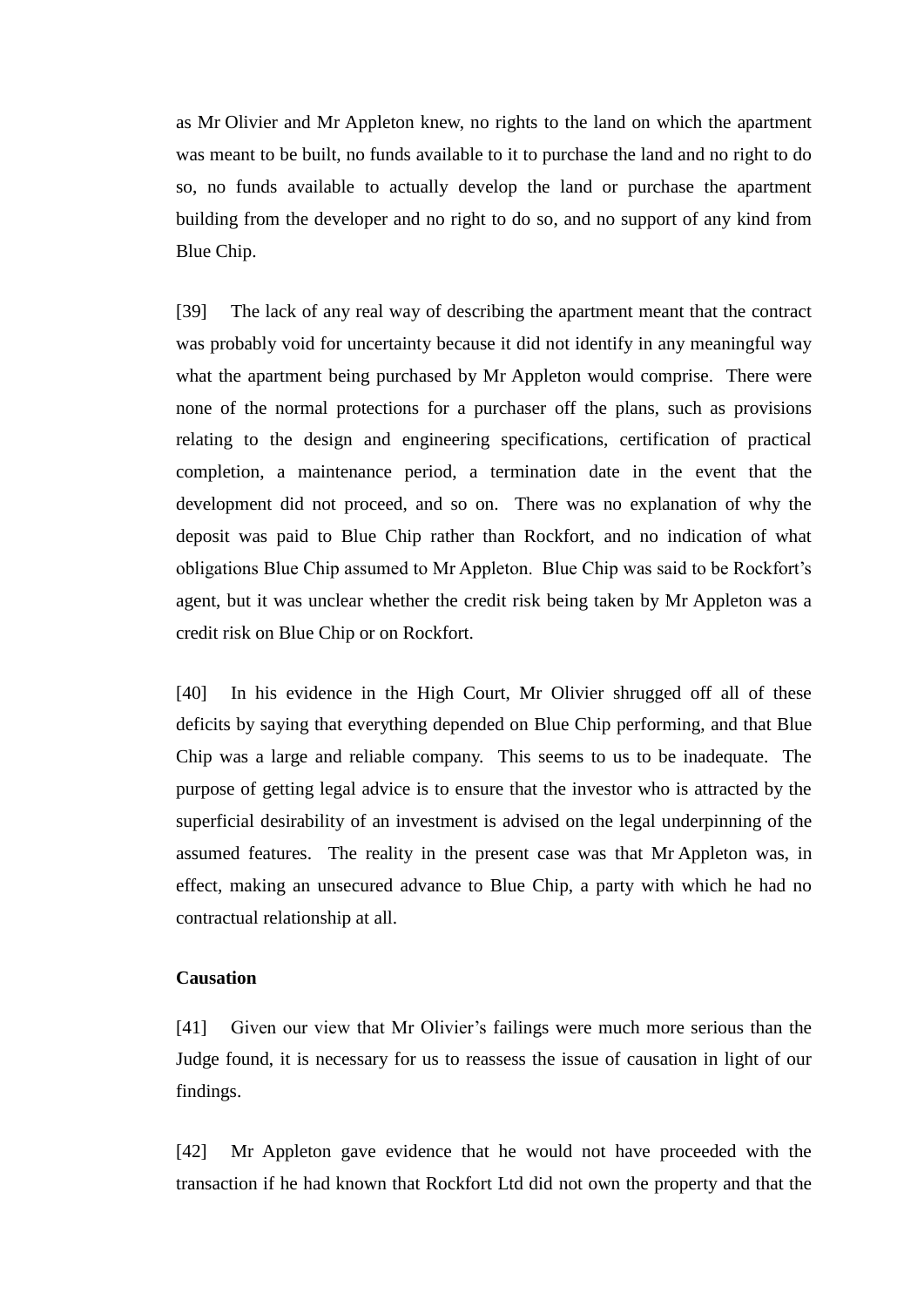deposit was being released to Blue Chip rather than being held in a solicitor's trust account. However, the Judge found that Mr Appleton had made up his mind to proceed with the transaction before engaging Mr Olivier, and that he was "extremely unlikely to be put off by anything Mr Olivier said or wrote".<sup>11</sup> Allan J's reasons for this finding were: $12$ 

- (a) Mr Appleton had previously invested with Blue Chip and was happy with the state of that investment. He also knew that Blue Chip had a good reputation. He regarded his second investment with Blue Chip as attractive and secure.
- (b) Mr Appleton entered into the agreement without seeking legal advice.
- (c) Mr Clark, the other family trustee, gave evidence that Mr Appleton was "dead certain he was doing the right thing" and was confident that he had "done all his homework".
- (d) In cross-examination, Mr Appleton stated that he had not read in full the sale and purchase agreement that he had signed on 23 April 2004 and he had taken little interest in the letter of 31 May 2004. In response to a question about whether he carefully read the letter of 31 May 2004, Mr Appleton stated "I didn't feel that it was pertinent".

[43] The Judge concluded: "Mr Appleton was determined to proceed with this transaction, come what may, and irrespective of his legal advice".<sup>13</sup>

[44] In his evidence in chief, Mr Appleton said:

31. If I had been advised of the significant legal issues and risks arising out of this transaction I would have done all that I could have to get out of the transaction and not pay the deposit and costs. I confirm that I did receive Tauranga Law's letter of 31 May 2004. That was the first occasion that any risks of the transaction were brought to my attention. I did not appreciate however the significance of the risks. I also did not realise that there was an ability to cancel the contract.

 $11\,$ <sup>11</sup> High Court judgment, above n 1, at [62].

 $12$  At [57]–[60].

At  $[66]$ .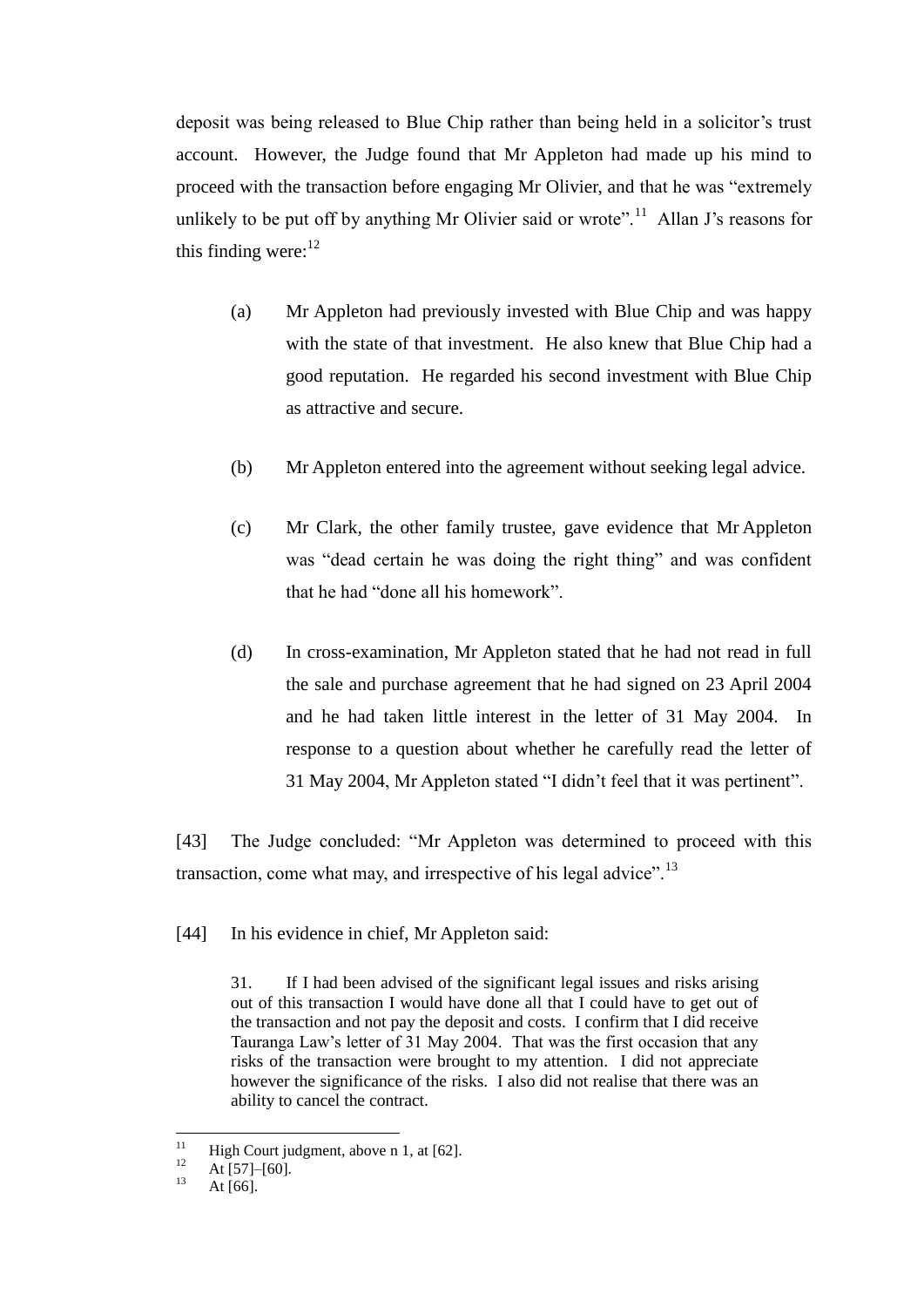32. I understood that the vendor, Rockfort Limited owned the property. I therefore did not think that there were any significant risks to the transaction. I did not understand that [sic: the] consequences of the deposit being released or that this was unusual. I must have read the letter from Tauranga Law dated 31 May 2004, however this did not raise concerns. I have no idea what a concurrent creditor is. I would have not proceeded if I know [sic: knew] that:

- a. The vendor did not own the property;
- b. The deposit was being released and therefore I had no security;
- c. The release of the deposit was unusual and risky.

[45] In his oral evidence in the High Court, the following exchange took place between Mr Appleton's counsel and Mr Appleton:

- Q. As far as this transaction is concerned, the there've been a number of criticisms raised about the actual mechanics of it, the legal aspects of it and I just want to put these to you, in a list, and get your response what you would have done if you had been told about these risks. The issues that have identified are this: firstly, the vendor Rockfort Limited was a subsidiary of Blue Chip, but it was a hundred dollar company. Rockfort didn't own the property that you were purchased – purchasing. The deposit was extremely high, the usual deposits about 10% of the purchase price and you were paying about, close to 30% of the purchase price. The deposit was being released in that it was being paid under the contract to Rockfort Limited and Rockfort could do whatever they wanted with it pending settlement. There was no other ability to protect the deposit being paid pending completion of the purchase and you getting title. And the agreement was highly unusual in that you were buying off the plan something to be built, but there was no contractual obligation or specification as to actually what you were being purchased – what you were intending to purchase. And if you were – if it was explained to you that this is highly unusual and very risky, what would your reaction have been?
- A. I wouldn't have entered into the agreement in the first place.
- Q. And what about if those aspects were pointed out afterwards?
- A. Then I would have done my level best to, to get out of the agreement.
- Q. Just finally, who did you think was building this apartment?
- A. Blue Chip.

[46] Mr Appleton was not cross-examined on those answers, so it amounted to unchallenged evidence. Mr Grove made much of this failure to cross-examine. We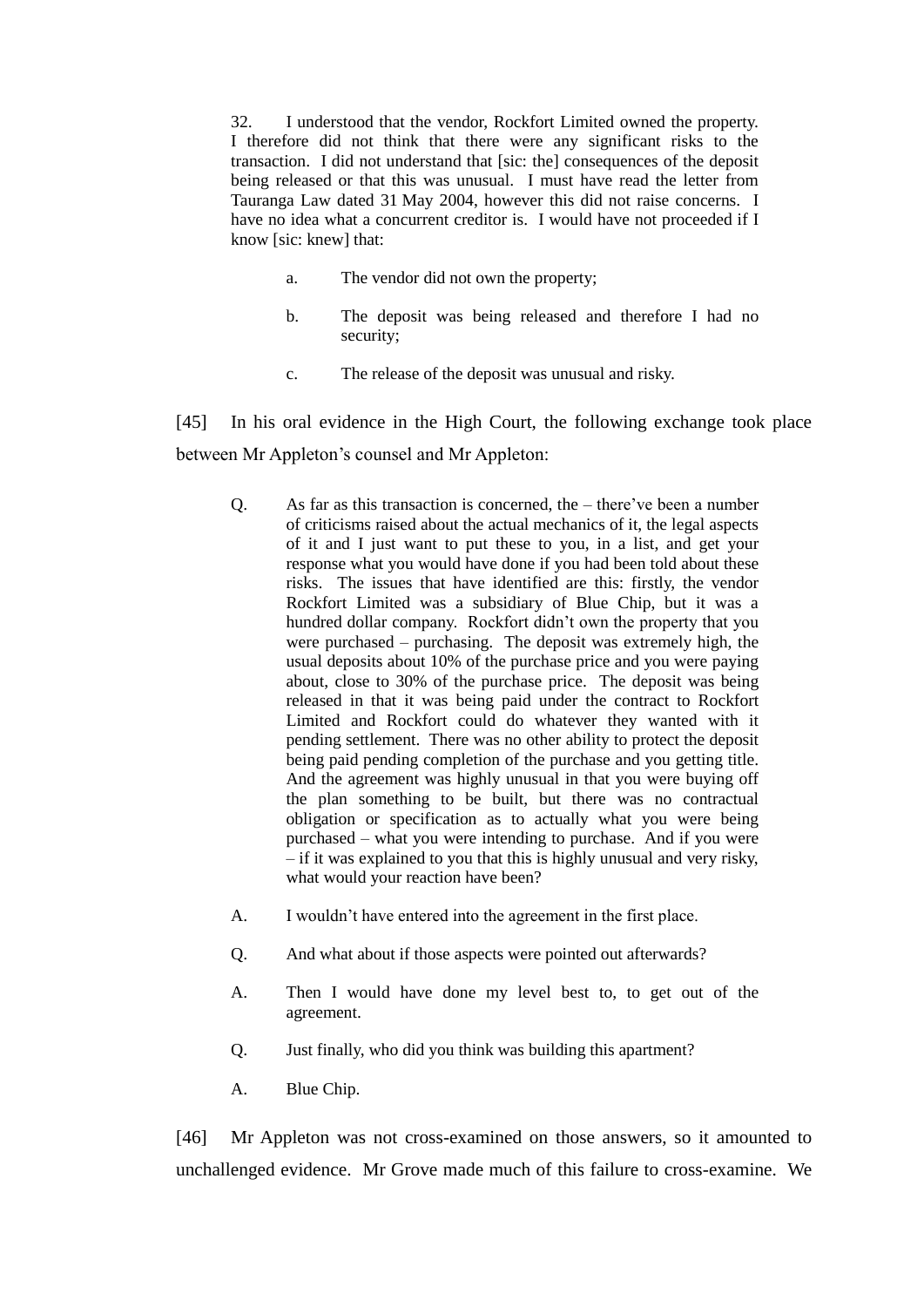do not think that an obvious oversight by counsel, in circumstances where the crossexamination would have been essentially a ritual putting of the point to Mr Appleton in anticipation of his refusal to accept it, should be elevated to a "king-hit". No unfairness arose through the failure to directly confront Mr Appleton during crossexamination on the answers he gave in the exchange recorded above.<sup>14</sup>

[47] Mr Napier argued that the lengthy question recorded above referred to matters that had, in fact, been covered in the 31 May letter so the answer that Mr Appleton would not have entered into the agreement if advised on those matters did not fairly address the difference between the advice he would have received from a lawyer who was not negligent and the advice he actually received. We accept that there is validity in that point, because the question does refer to matters that were, in fact, covered in the 31 May letter. But we think the question and answer still has evidential weight because it put to Mr Appleton what he would have done if he had been advised of all of the matters mentioned in the question. We do not consider that the fact that he had been advised of some of these means the question and answer do not provide an evidential basis for a finding about what Mr Appleton would have done if he had been advised in a careful and comprehensive way.

[48] Mr Napier made much of the fact that Mr Appleton had said that he did not feel that the letter of advice of 31 May 2004 was "pertinent", a factor which had also weighed heavily with the Judge. However, we think that the submission, and the Judge's conclusion based on it, is unfair to Mr Appleton. What he actually said was that he did not think that the letter was pertinent because he believed that the deposit was held on trust. This brings very much into focus the adequacy of the reference in the letter to the fact that the deposit had been released to Blue Chip.

[49] The Judge found that the reference to the "immediate release of the deposit" tended to obscure the reality that Blue Chip could do what it liked with the deposit as soon as it was paid. Mr Napier said that he was not challenging any of the Judge's findings, but in effect he did challenge that finding and said that the letter actually made the release of the deposit clear. We do not see any basis to differ from the

 $14$ <sup>14</sup> *R v Soutar* [2009] NZCA 227 at [27].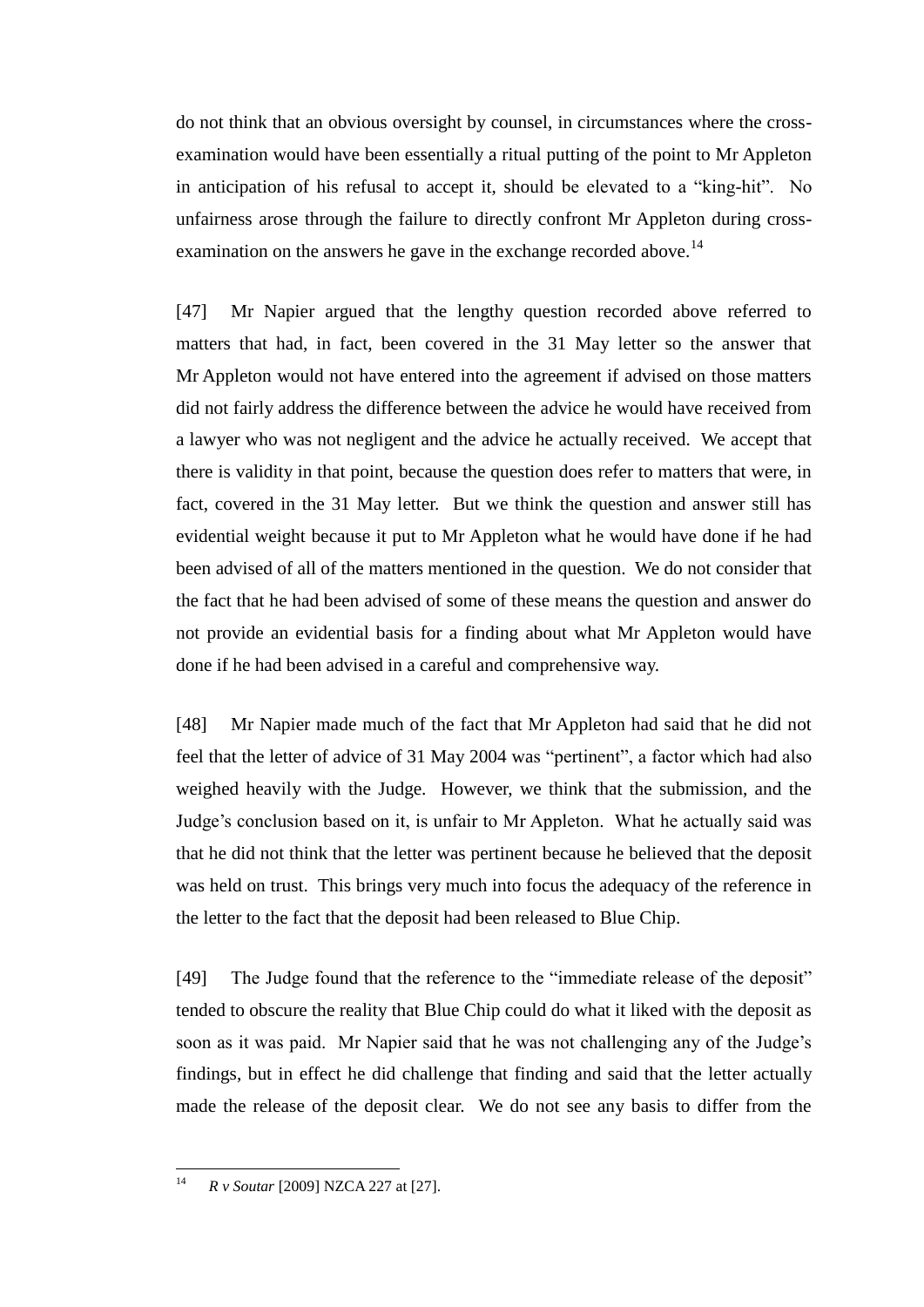Judge's finding that the reference to the release of the deposit obscured the reality that Blue Chip was at liberty to do what it liked with the money.

[50] The fact is that the terms of the letter would not have been particularly pertinent if the deposit had been held on trust as would be normal in a property transaction. Once the Judge made a finding that it was not made clear that the deposit could be used by Blue Chip for any purpose it chose, we do not think it was fair to Mr Appleton to take his reference to the letter not being pertinent as an indication that he would have invested regardless of the nature of the advice given to him.

[51] The Judge also placed considerable weight on Mr Clark's evidence that Mr Appleton was determined to go ahead with the investment, based on his previous good experience with a Blue Chip investment. Again, we do not consider that it is right to conclude from the fact that Mr Appleton was dead set on entering into an orthodox property purchase agreement with Blue Chip that he was also dead set on entering into the unsecured deposit arrangement that he actually entered into in circumstances where he did not realise that that was what he was doing.

[52] It is true, as the Judge found, that Mr Appleton entered into the agreement without taking legal advice. But it is also true that he asked for a copy to be sent to the lawyer who was to advise him about it. The copy was received by Mr Olivier at a time when the option of cancelling was still available. All of this brings squarely into focus the fact that Mr Appleton was not given advice that he could have cancelled the agreement if he was concerned about the terms of it. The failure to advise about the cancellation right was pleaded and the Judge found in Mr Appleton's favour on that point. We see no reason to go behind that finding. The fact that Mr Appleton entered into the agreement without legal advice does not logically support the conclusion that he would not have cancelled it if he had been properly advised as to its nature and had been told that cancellation was an option available to him.

[53] We accept that the High Court Judge concluded that if Mr Olivier had advised Mr Appleton prior to 7 May of his cancellation rights pursuant to s 225 of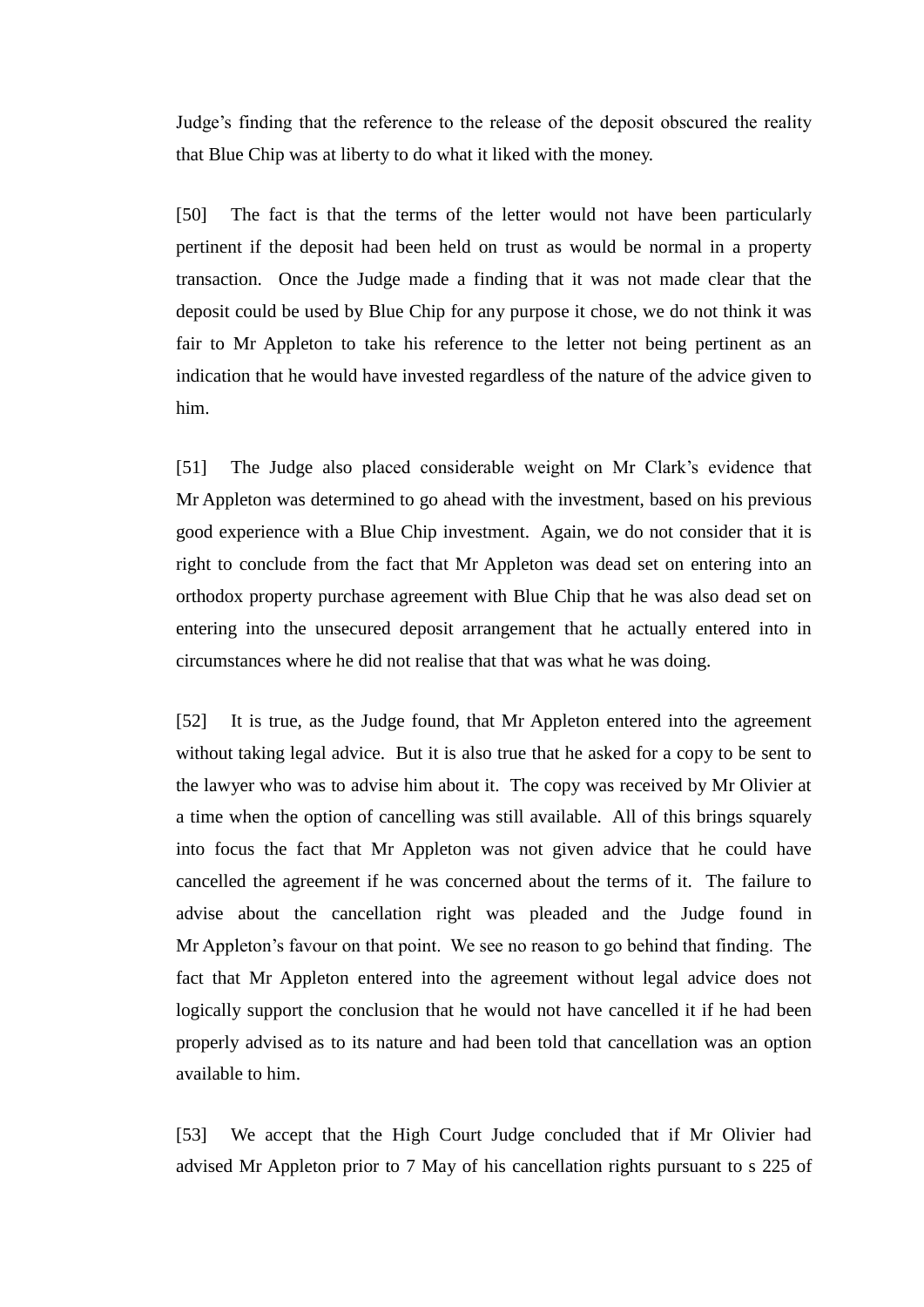the Resource Management Act, Mr Appleton would nevertheless have proceeded. We do not see that as determinative, because of the practical availability of cancellation after 7 May given what Mr Olivier knew about Blue Chip's position on later cancellations. In our view, if the Judge had considered whether Mr Appleton would have cancelled after he had been properly apprised of the precariousness of the contractual position and advised that he had, in effect, made an unsecured deposit with Blue Chip in circumstances where he had no contractual rights against Blue Chip and where the eventual purchase of an apartment was contingent on a number of significant matters over which Rockfort had no contractual control, he would have found that Mr Appleton would not have continued with the transaction.

[54] Our difference of view with the Judge on the nature of Mr Olivier's failures leads us to a different conclusion on the causation issue. Given that we see Mr Olivier's failings as much more significant than the Judge did, we must of necessity reassess the causation issue in light of our different conclusion on the nature of the breach of the duty. Having done that, we conclude that on the evidence before the Court, Mr Appleton established that if he had been fully appraised of the nature of the transaction he was entering into and the legally exposed position which he faced, and if he had been told that he was able to withdraw from the transaction without penalty, he would have done so.

### **Result**

<span id="page-18-0"></span>[55] We therefore allow the appeal. We will enter judgment for the appellants for the amount claimed in the notice of appeal plus accrued interest but not including general damages. To avoid any error in the amount we direct counsel to confer and file a joint memorandum within 14 days setting out the amount for which judgment should be entered or, if there is any disagreement, identifying the areas of disagreement so that we can resolve them.

### **Costs**

[56] Costs should follow the event. The respondent must pay to the appellant costs for a standard appeal on a band A basis plus usual disbursements.